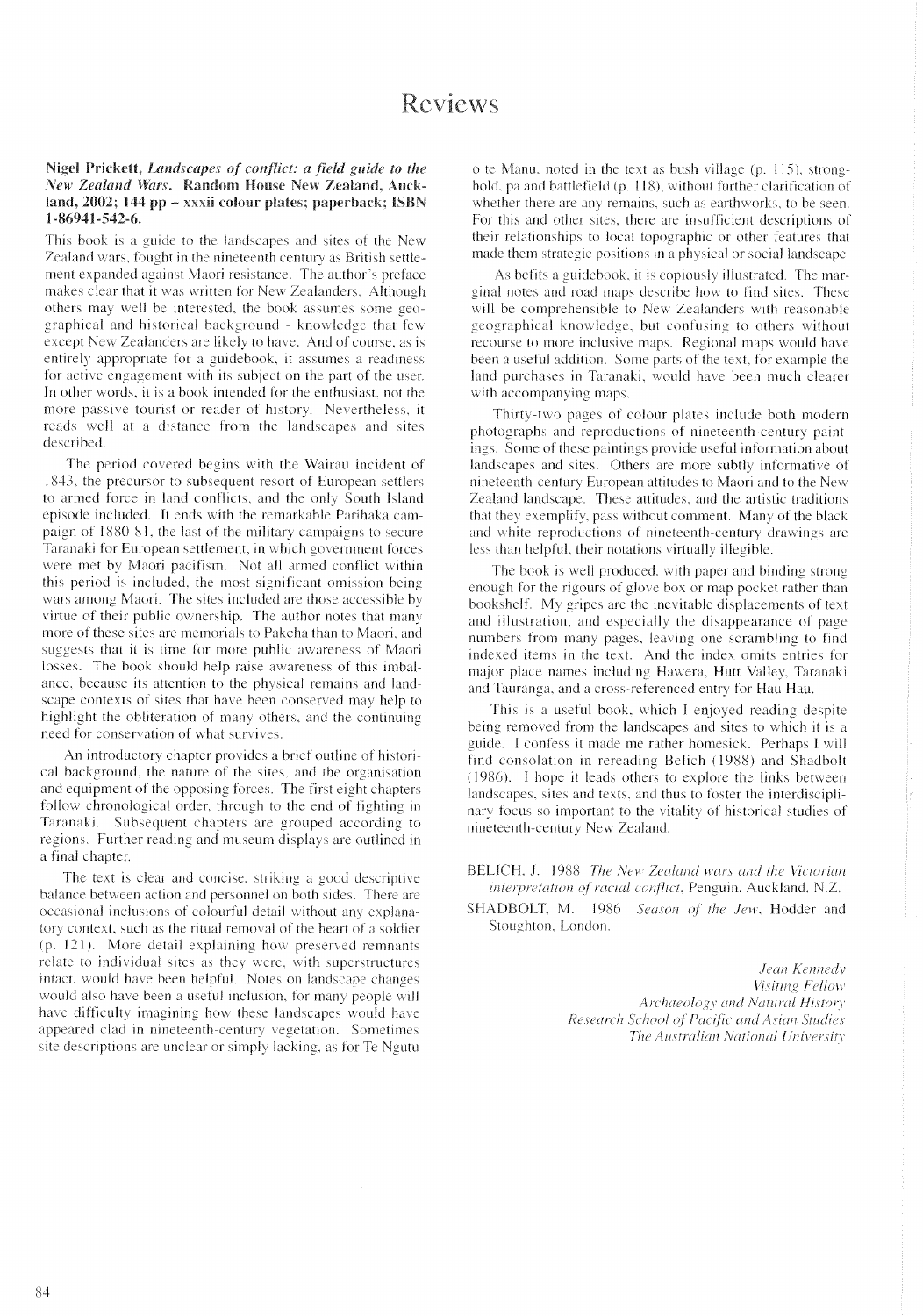## Alan Mayne and Tim Murray (eds), The archaeology of urban landscape, explorations in slumland, Cambridge, Cambridge University Press, pp. xi+192, paperback, \$55. ISBN 0521779758.

This monograph provides some compelling reading for urban archaeologists and others interested in urban history. It showcases a broad range of approaches to the problem of understanding life in the so-called urban slums of the post-colonisation world of late eighteenth-century Britain and her 'settlercolonies' over the succeeding two centuries. The monograph presents twelve papers on urban slums in five different countries and eleven locales: Britain (2), South Africa (1), Australia (2), Canada (1) and the United States (5). The authors include eleven archaeologists and five historians who explore a range of slumrelated projects, mostly undertaken by archaeologists in association with historians but with some specifically historical or archaeological research projects. Some papers are by consultants while others are by academics with several incorporating or reviewing the results of projects undertaken by other archaeologists. The introduction, by the editors Mayne and Murray, maintains that in all the inner-city neighbourhoods examined by the authors the 'past textures of these places have been obscured by distorting slum stereotypes'.

The main theme of the introduction is the need to merge archaeology and history. Mayne and Murray note that 'hopes for the effective integration of urban history and archaeology have largely been disappointed' and that this failure denies the urban resident 'an informed and abiding sense of their urban past'. The editors outline the obscuring of public knowledge, or a more complex understanding of the history of these urban places, by previous writers who constructed the 'homogenising, universalising and changeless qualities of slum myths'. The editors relate the development of slum myths or stereotypes to the political and economic decisions behind the removal of these places and the destruction of these neighbourhoods.

While the editors claim that the main premise for these papers is the integration of archaeology and history, the first three papers fail to achieve this aim. Ellen Ross, a British historian, provides a detailed historical analysis of middle-class women, and their 'visiting' of working-class families, mostly women and children, residents of London's slums. This paper presents a contrast between women of the middle and working classes. There is a clear sense of the 'other', the 'slum visitor' as the 'outsider'. While a fascinating contextual paper for understanding slums and slum diaries, there is no incorporation of archaeology other than a passing reference. The papers by Elaine-Maryse Solari, and Antonia Malan and Elizabeth van Heyningen, while interesting examples of how politics created slums, do not achieve a successful incorporation of archaeology and history as proposed in the introduction.

Barbara Little and Nancy Kassner examine the archaeology and history of the residents of alleys in Washington, D. C. to interpret how the lives of African-Americans, who mainly lived in the alley properties, were different to the lives of the residents on the main streets. By exploring consumption in association with ethnicity and cultural difference. Little and Kassner have been able to refute the more simplistic assumptions which feed current interpretations of consumption by contesting whether archaeologists or historians can know 'what the price of goods means in an assemblage. The economic evaluation of assemblages often misses the point that methods of acquisition vary considerably. There are secondhand shops, gifts, barter, theft and other sources of goods' (64). Archaeological analysis relating to ethnicity and consumption needs to be cautious. People living in poor or notorious areas are not homogeneous but have a range of homes and living conditions. Those considered to be poor owned posses-

sions and may have gained them in a variety of ways, therefore any direct assumptions about the ownership of 'objects' as an equation with wealth needs to be cautiously made within wider cultural, ethnic and social contexts.

Papers by Beaudry and Mrozowski, McCarthy and Yamin incorporate class, ethnicity, gender and consumption into the interpretative frameworks of their slums. Mary Beaudry and Stephen Mrozowski examine another aspect of The Boott Mills, Lowell, Massachusetts (1987). Through using a dialectical approach with multiple voices they examine how people construct power and identity. Their focus is interpreting the material culture, not the 're-writing' of history. Their analysis emphasises class-consciousness as 'one of many factors that shape the dynamics of social interaction. Issues of age, gender, ethnicity and race all converge to contribute to social discourse' (127). Class should no longer been seen as a 'rigid, objective social category' but as a 'discursive object'. Beaudry and Mrozowski have used various perspectives and analytical scales to reveal how 'workers created their own cultural space by looking at how they manipulated the public and private presentation of self through the use of seemingly trivial finds, the lost fragments of everyday life' (128). This paper uses primary and secondary histories as part of the interpretative framework but does not allow them to dominate the interpretation of the archaeological evidence, which shifts from artefacts, to buildings, to the landscape of Lowell.

John McCarthy explores the 'Values and identity in the 'working-class' worlds of late nineteenth-century Minneapolis' by seeing material culture as expressions of 'cultural categories and principles...that are essential elements in the representation, reproduction and manipulation of complex socio-cultural identities' (145). This is the framework used to explore four topics: sanitation, consumer choices, 'separation of work and home' and 'investment in childhood relative to the construction of social identity' (145). As part of his analysis he observes that we know much about middle-class lives but little about working-class lives and considers these terms 'inadequate, if not misleading'. McCarthy proposes that the terms themselves are inadequate and 'mask the complex variability of the social matrix and deny individuals their distinctive identities, and do not do justice to the multifaceted socio-cultural identities that affect the values and behaviours of individuals, families and communities' (151). This paper brings into question the role of class in the creation of material culture assemblages unless it is made more complex by incorporating a deeper understanding of other socio-cultural influences such as ethnicity, gender and consumerism.

Rebecca Yamin examines the narrative as a form of interpretation and concepts of respectability within the notorious Five Points slum. Yamin is concerned to provide an alternative narrative to that of the 'imagined slum' but finds historians' statistics and archaeologists' data usually fail to counteract older, more powerful stories of the slum because they tell no story at all. As the nineteenth-century slum was conceived in the literary imagination it is difficult to provide another and more accurate account of the past if it does not include imaginative stories within the framework of an interpretative archaeology. This new narrative needs to be 'strong enough to communicate agency in a way that does not seem trivial, or incidental' (154). The archaeological and historical evidence is woven into a narrative, 'a vignette of daily life' (163). Yamin, as with Beaudry and Mrozowski, has adopted Glassie's 'from the inside out' perspective to explore people's lives and suggests that the construction of narratives assists with the 'process of understanding' (164). Yamin contends that these new narratives provide a way of including as much of the historical and archaeological data as possible, stating that 'coherence is measured by finding an explanation that makes sense of most of the data' (167). Yamin acknowledges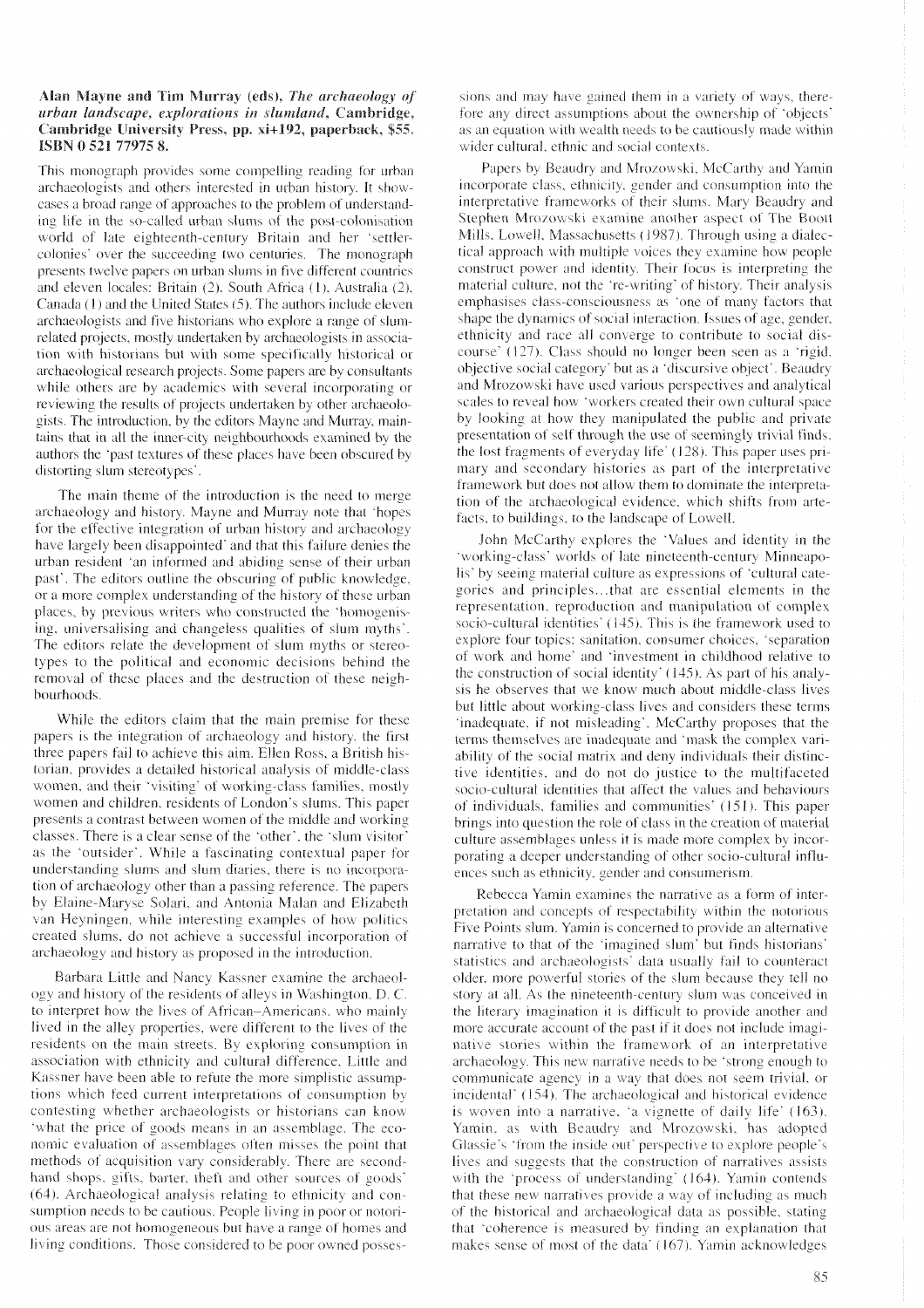that these narratives are no more 'real' than Dickens, but they 'begin (and end) with the real stuff of everyday life'. This approach does offer a new and important way to construct alternative narratives. It also allows archaeologists to explore issues of agency and complexity using their data. It should inspire many archaeologists to undertake similar approaches once they have completed the analysis and synthesis of the archaeological program.

The two Australian projects included in this book focus on 'notorious slums' in The Rocks, Sydney (Karskens) and Little Lon, Melbourne (Murray & Mayne). Grace Karskens' paper is one in a series of books and articles based on her work on the Cumberland/Gloucester Streets site in the Rocks. There are many issues with Karskens' interpretation of the archaeological results. A central problem arises from the excavation report (Godden Mackay 1999). Karskens has not grasped the limitations on the extent to which artefacts were catalogued or analysed. While she enthuses about the collection of '3/4 million artefacts', the cataloguer does not! 'The sheer size of the artefact collection required a rationalisation of the time allocated to analysis...The identification and organisation of each [artefact] class took up much of the allocated time for analysis. Units were prioritised to enable some level of analysis to proceed on the most significant contexts in terms of the research questions' (Godden Mackay 1999(4)1:10, 11). An examination of the excavation report shows there is no synthesis of the results of the archaeological recording program and no analysis of the artefacts other than quite general specialist reports focused on presenting the results of the type series. The 750 000 artefacts presumably refers to sherds as apparently the cataloguing system did not use minimum item or vessel counts (Wilson 1999(4):207).

Karskens' discussion and use of the artefacts tends to overgeneralise, as in the assertion that 'cleanliness was evident in the wash sets ..., combs and brushes' (76). These comments could be made about similar material from many nineteenthcentury sites in Sydney, but there is no chronological understanding of the depositional process, of the numbers of such items, how many buildings contained these artefacts, nor any discussion of the theoretical framework through which they were interpreted. Crucially, there is no discussion about at what stage in the life of the site the artefacts were deposited. The problems arising from lack of clear context-based or functional analysis can be seen, for instance, in the way Karskens endows the working class of the Rocks with rational scientific thinking as seen in their collection and ordering of tropical shells. Cones, cowries and coral are briefly mentioned in the excavation report as mostly fragmentary, but it does not go into detailed description or analysis (of either the shells or the contexts), other than to list all the shell species found at the site and the identification of these tropical shells as items of aesthetic collection or appreciation (Steel 1999(4):151, 212). Between the excavation report and Karskens' narrative, these shells have become representations of individual scientific collections in a number of houses. If Karskens chooses to interpret the shells in this way it is important that the shells are discussed both specifically and generally. What is the whole corpus of shells? How many houses had shells? What range and quantity of shells were typical? Were seriations of shells found in single contexts? This is the sort of information we need if the shells are to be interpreted as being something more specific than the characteristic range of shells to be found in any house on this harbour-side site, or the nearby Lilyvale site, or across the water in Pyrmont.

Many of Karskens' comments appear to arise from the perspective of surprise that the working classes could have had so much material culture, but as Little and Kassner, and Yamin, show in this book, this is a naïve view of working-class lives. The way Karskens has used the material evidence disconnects it from its context and its time of purchase, use and deposition. Karskens interprets much of the archaeological evidence through class. As other papers in this book have shown, class needs to be complicated by ethnicity, consumerism, gender and other interpretative concepts which allow us to explore how artefacts were chosen and used to create personal and social identity.

Murray and Mayne's paper is very similar to their recently published article in *Historical Archaeology* (2003 (1):87-101) which was in press at the time of publication of this book. Murray and Mayne present some preliminary results of their reanalysis of Little Lon, a slum area of inner city Melbourne. They are reanalysing work undertaken by another archaeologist (Justin McCarthy) in the 1980s and focus on the results from two excavated houses. They present a considerable critique of the state of the discipline and raise a host of issues of concern in Australian urban archaeology, and on the desire to move forward to more powerful and meaningful interpretations of urban archaeological material.

The central problem within this paper, and also with the one published in 2003, is the failure of the archaeological methodology and the subsequent analysis to offer a new meaningful narrative due of the absence of a theorised interpretative framework. The re-cataloguing of the material used sherd counts (Murray 1998) rather than minimum vessel counts (although we do not know this from the paper but from a seminar given by Murray in 1998). This methodology produces a dated form of pattern recognition which is about archaeological processes and does not help us to elucidate people's lives and the choices they made (Casey 1999). The graphical analysis, based on the flawed use of sherd counts, is further hindered by using functional categories which are not sensitive enough to assist with the meaningful interpretation of this material culture, such as a category called 'residential'. They could have used more sensitive categories such as food: teawares, tablewares, storage; personal: hygiene, grooming, health etc. The evidence is not analysed within any theoretical, social concepts about the role of material culture in people's lives, let alone working-class lives or the lives of women and children whose activities typically dominate the creation of residential artefact assemblages. Therefore the interpretations gained from this reanalysis are limited to historical revision, rather than extending the integration of archaeology and history. At the end of the paper a model is presented for research strategies into 'global material culture in urban settings'. This, along with the form of pattern recognition inherent in the use of sherd counts, is coming from a 'processual' view of archaeology where processes are the focus, rather than the interpretation of people's behaviour and lives. Some of the papers in this book are creating post-processual or post-positivist interpretations of their slums by using narratives to reveal meaning in the archaeological evidence. Murray and Mayne are trying to mesh an approach to the post-modern historical narrative with a processual archaeological framework.

The papers that present complex, thoughtful and convincing analyses of their slums are those who present a deeply theorised understanding of the archaeological evidence within the context of recent material culture studies. The complexity is provided by using a range of socio-cultural constructs within which to investigate the lives of working-class people; specifically where class has been linked to ethnicity, i.e. Little and Kassner, Beaudry and Mrozowski, McCarthy, and Yamin. Where the papers are not so convincing in revealing new interpretations of the past is where the artefacts and their contexts have not been rigorously and systematically analysed using new methodologies and interpretative frameworks, or where there has been extremely limited use of archaeology to inform the historical interpretation. Many of the papers reinforce the perceptions of 'otherness', underlining that there were substantial and visible